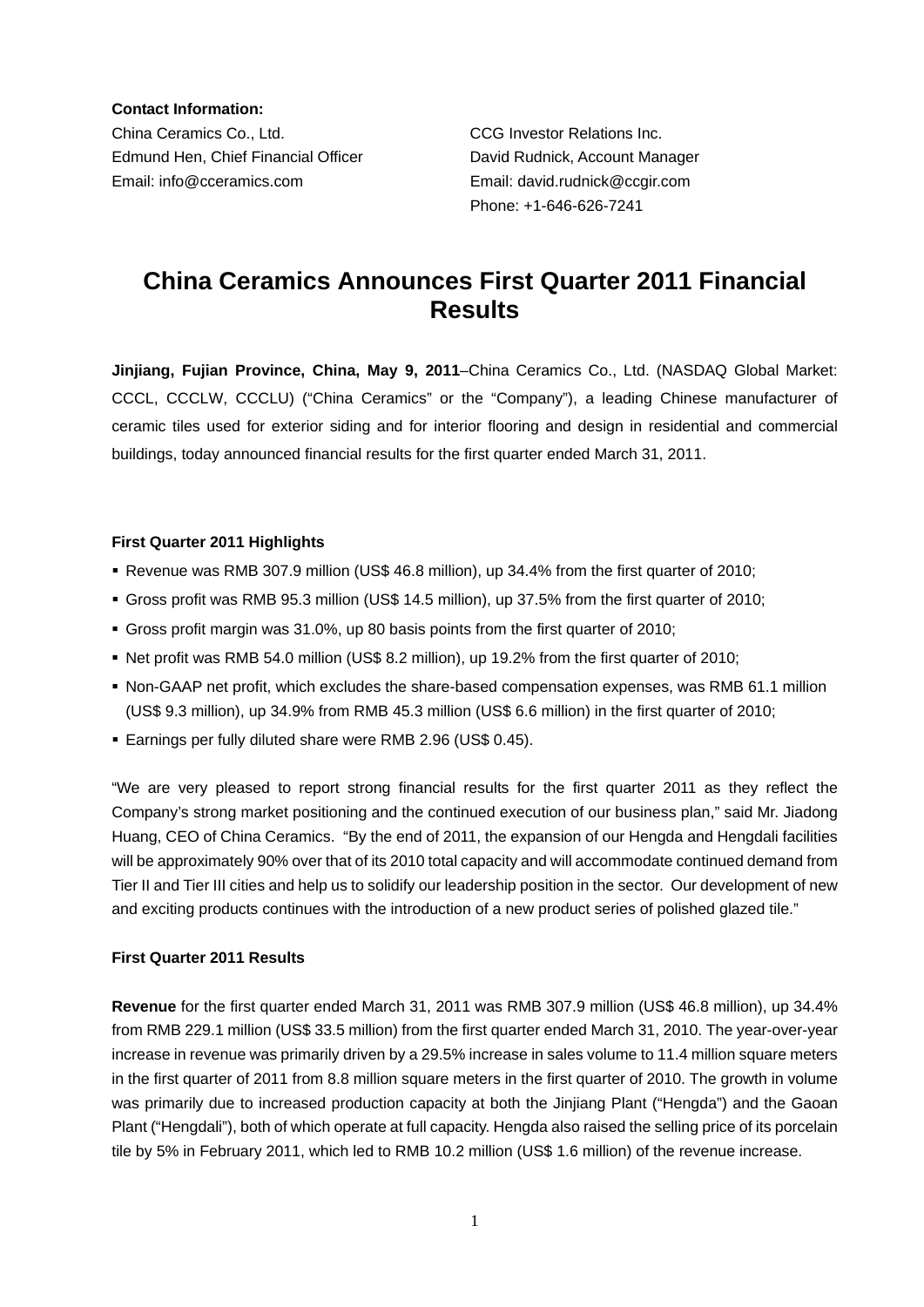**Gross profit** for the first quarter ended March 31, 2011 was RMB 95.3 million (US\$ 14.5 million), up 37.5% from RMB 69.3 million (US\$ 10.1 million) for the first quarter ended March 31, 2010. The year-over-year increase in gross profit was mostly driven by the higher sales volume in the most recent quarter. Gross profit margin was 31.0% compared to 30.2% for the same period in 2010.

**Administrative expenses** for the first quarter ended March 31, 2011 were RMB 15.6 million (US\$ 2.4 million), up 169.0% from RMB 5.8 million (US\$ 0.8 million) in the first quarter of 2010. The year-over-year increase in administrative expenses was primarily due to the additional expenses of RMB 7.1 million (US\$ 1.1 million) of non-cash share-based compensation expenses related to the 2010 Incentive Compensation Plan designed to retain directors and senior management. Additional non-cash share-based compensation expenses of RMB 14.5 million (US\$ 2.2 million) will be charged through from 2012 to January 2014.

**Profit before taxation** for the first quarter ended March 31, 2011 was RMB 74.9 million (US\$ 11.4 million), up 23.8% from RMB 60.5 (US\$ 8.9 million) million in the first quarter of 2010. The year-over-year increase in profit from operations was the result of higher revenue and a slightly improved gross margin, although offset by higher administrative expenses.

**Net profit** for the first quarter ended March 31, 2011 was RMB 54.0 million (US\$ 8.2 million), up 19.2% from RMB 45.3 million (US\$ 6.6 million) in the same period of 2010. The year-over-year increase in net profit was the result of higher revenue and a slightly improved gross margin, but offset by higher administrative expenses.

**Earnings per fully diluted share** were RMB 2.96 (US\$ 0.45) for the first quarter ended March 31, 2011, down 33.5% from RMB 4.45 (US\$ 0.65) over the same period in 2010. Earnings per fully diluted share in the first quarter of 2011 were computed using 18.2 million shares while net earnings per fully diluted share in the first quarter of 2010 were computed using 10.2 million shares.

**Non-GAAP profit before taxation,** which excludes the share-based compensation expenses, was RMB 82.0 million (US\$ 12.5 million) in the first quarter ended March 31, 2011, up 35.5% from RMB 60.5 million (US\$ 8.9 million) in 2010.

**Non-GAAP net profit,** which excludes the share-based compensation expenses, was RMB 61.1 million (US\$ 9.3 million) in the first quarter ended March 31, 2011, an increase of 34.9% from RMB 45.3 million (US\$ 6.6 million) in 2010.

**Non-GAAP earnings per fully diluted share,** which excludes the share-based compensation expenses, was RMB 3.35 (US\$ 0.51) in the first quarter ended March 31, 2011, down 24.7% from RMB 4.45 (US\$ 0.65) in 2010.

## **First Quarter 2011 Statements of Selected Financial Position Items**

- Cash and bank balances were RMB 84.9 million (US\$ 13.0 million) as of March 31, 2011, compared with RMB 263.5 million (US\$ 39.9 million) as of December 31, 2010. The decrease in cash and bank balances was attributed to the purchase of new kilns and production lines to replace older manufacturing equipment at Hengda as well as the continuation of its Phase II construction at Hengdali during the first quarter of 2011.
- Inventory turnover was 83 days as of March 31, 2011 compared with 73 days as of December 31, 2010. The increase in inventory turnover was because the Company increased its inventory to meet the backlog of orders expected to be shipped in the second quarter of 2011, which is usually the peak season of the year. Also, considering the increase in the raw materials' purchase prices, the Company stored up more raw materials for future production in the first quarter of 2011.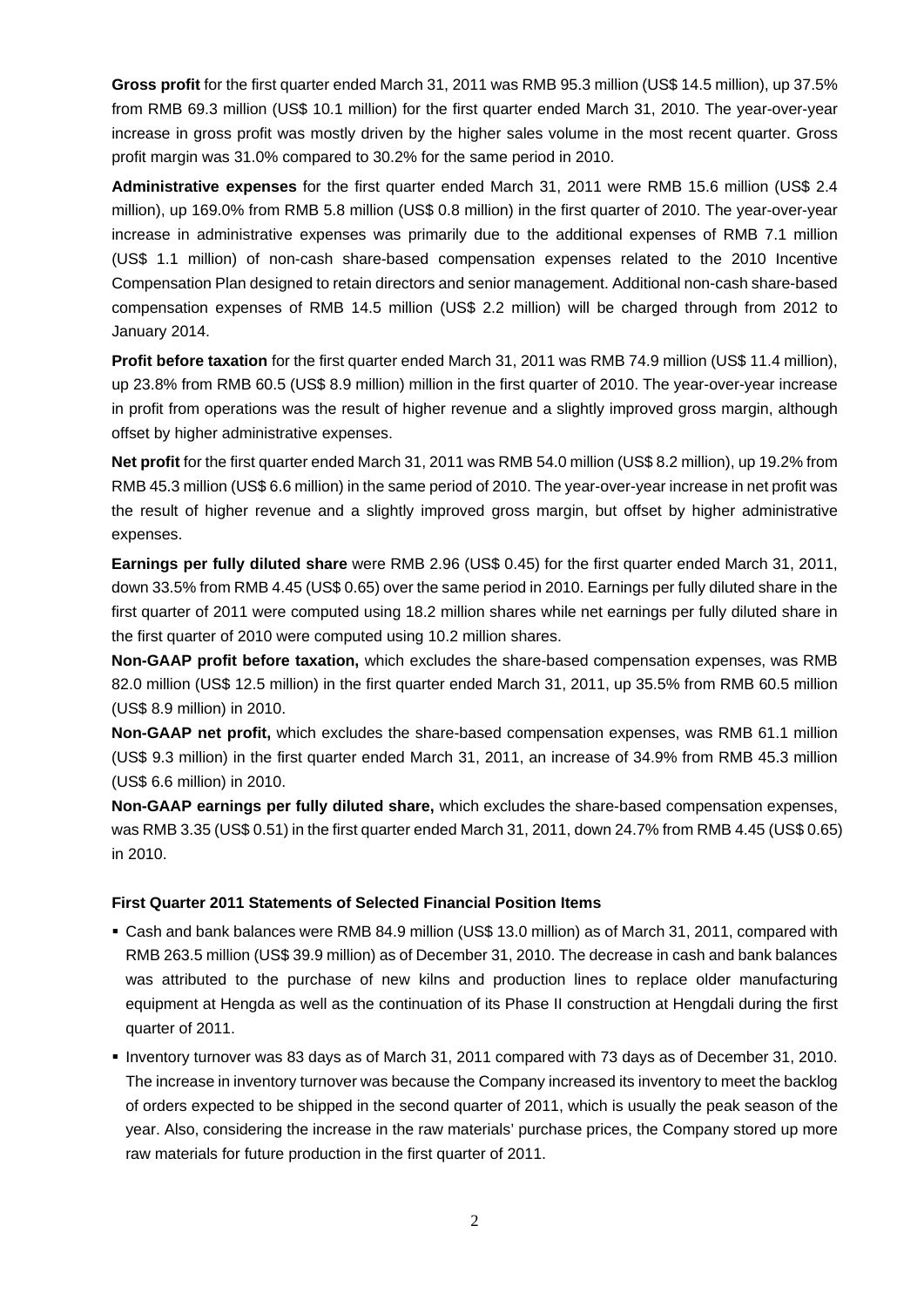- Trade receivables turnover was 91 days as of March 31, 2011 compared with 95 days as of December 31, 2010. The Company's trade receivables include a 17% value-added-tax ("VAT"), whereas reported revenue is net of VAT. Trade receivables turnover excluding VAT amounts was 78 days as of March 31, 2011 compared with 81 days as of December 31, 2010. The decrease in the trade receivables turnover was due to the better cash collection in the first quarter ended March 31, 2011.
- Trade payables turnover was 82 days as of March 31, 2011 compared with 76 days as of December 31, 2010. The increase in the trade payables turnover resulted from an increased balance of trade payables as of March 31, 2011 concurrent with a significant increase in inventory.
- **Bank borrowings (including both short-term borrowings and long-term borrowings) were RMB 97.0 million** (US\$ 14.8 million) as of March 31, 2011 compared to RMB 97.0 million (US\$ 14.7 million) as of December 31, 2010.

## **Liquidity and Capital Resources**

**Cash flow used in operating activities** was RMB 15.2 million (US\$ 2.3 million) for the quarter ended March 31, 2011, compared with the cash flow provided by operating activities of RMB 14.7 million (US\$ 2.1 million) for the same period in 2010. The year-over-year decrease of RMB 29.9 million (US\$ 4.4 million) was mainly due to the increase in inventory balances and the change in the Company's method of settling the sales rebates (as described below) with its distributors. Considering the trend of raw materials' purchase price increase, the Company stored up more raw materials for future production, resulting in additional cash outflow of RMB 18.4 million (US\$ 2.9 million) in the first quarter of 2011. Furthermore, the change in the Company's method of settling its sales rebates with its distributors also led to the decrease of cash flows from operating activities. In the past, the Company recognized revenue net of sales rebates. In term of actual settlement, the Company has been collecting the gross amounts of accounts receivable inclusive of the sales rebates from its distributors. In comparison, the Company has started to directly deduct the sales rebates from accounts receivables collected from its distributors in 2011, which directly contributed to an approximately RMB 17.9 million (US\$ 2.7 million) decrease in the cash flows from account receivable collection in the first quarter of 2011 compared to the same quarter in 2010.

**Cash flow used in investing activities** in the quarter ended March 31, 2011 was RMB 163.3 million (US\$ 24.8 million), compared to RMB 36.4 million (US\$ 5.3 million) of cash flow used in investing activities in the same period of 2010. The increase was mainly due to an increase in acquisition of property, plant and equipment for (i) Phase II construction and expansion of Hengdali (RMB 100.6 million (US\$ 15.3 million)) (ii) the initial stage of Phase III construction for Hengdali (RMB 28.5 million (US\$ 4.3 million)) and (iii) improvements at our Hengda facility (RMB 35.1 million (US\$ 5.4 million)), which led to capital expenditures totaling an aggregate of RMB 164.2 million (US\$ 25.0 million) during the first quarter of 2011.

**Cash flow generated from financing activities** was nil for the quarter ended March 31, 2011, as compared to RMB 3.5 million (US\$ 0.5 million) cash generated from financing activities in the same period of 2010.

## **Recent Developments**

On April 7, 2011, pursuant to the terms of the merger and stock purchase agreement dated August 19, 2009, the Company issued 1,794,800 shares to Mr. Wong Kung Tok, the selling shareholder of China Ceramics' predecessor company. The issuance was based upon the Company having achieved certain earnings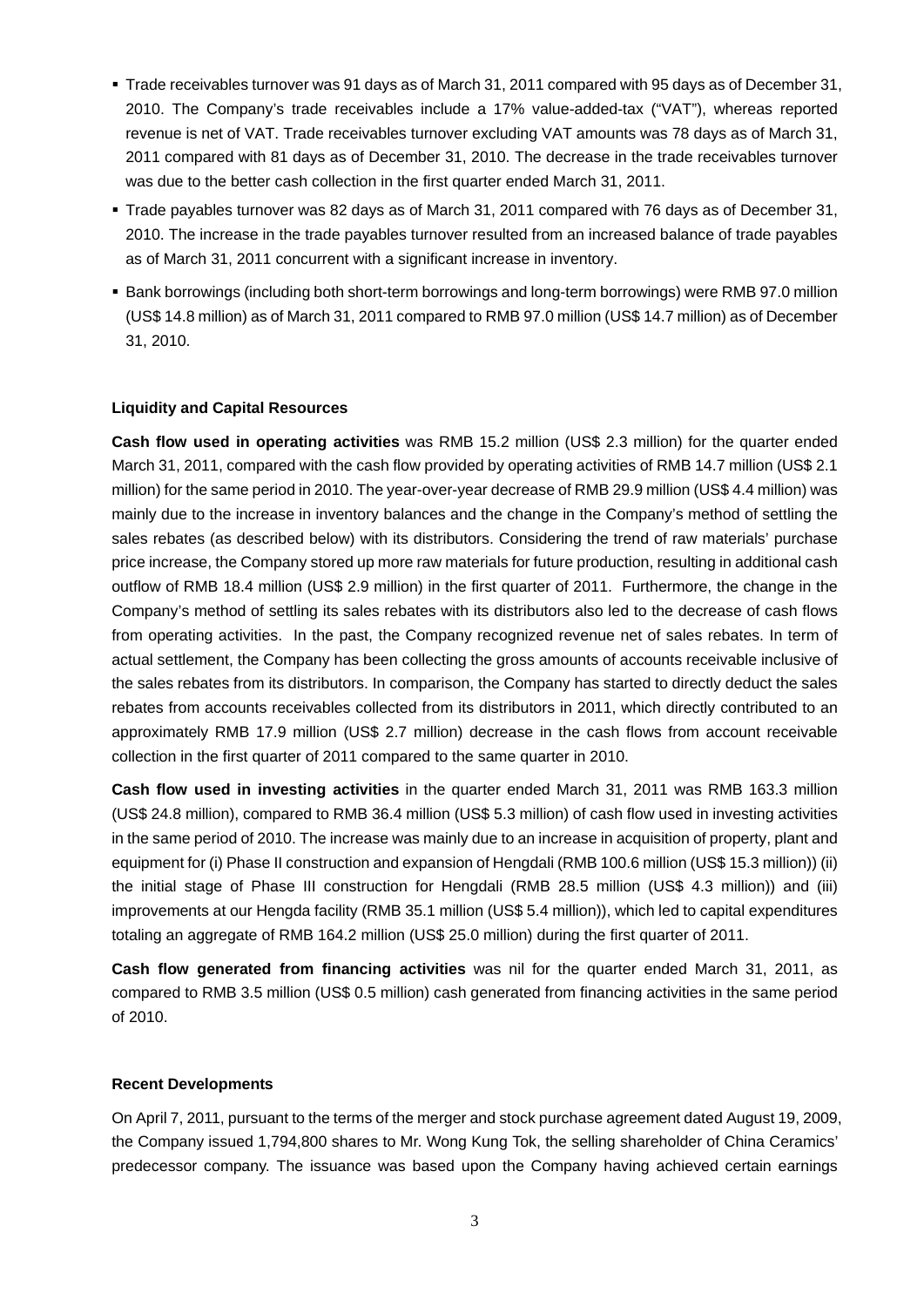thresholds in 2010. After giving effect to the 1,794,800 shares issued to Mr. Wong, China Ceramics has 18,254,002 issued and outstanding shares and 2,774,300 issued and outstanding warrants.

During the second quarter of 2011, China Ceramics started to produce a new product series of polished glazed tile. This tile is large with a glossy surface and a marble or stone-like pattern. The Company believes that this new product represents both a functional and cost-effective replacement for actual marble or stone materials. The new brand name for this new product series of polished glazed tile is "Pottery Capital of Tang Dynasty".

#### **Business Outlook**

The Company's backlog of orders for delivery in the second quarter of 2011 is approximately RMB 372.7 million (US\$ 56.9 million), representing a year-over-year growth rate of 36.9% compared to the second quarter of 2010. The expected sales volume in the second quarter of 2011 is approximately 13.8 million square meters, representing a 30.2% increase from 10.6 million square meters sold in the second quarter of 2010.

Total capital expenditures for the Company were approximately RMB 164.2 million (US\$ 25.0 million) (of which approximately RMB 129.1 million (US\$ 19.6 million) related to Hengdali) in the first quarter ended March 31, 2011.Total expenditures for the remainder of 2011 are planned to be an estimated RMB 370 million (US \$57 million) (of which approximately RMB 195 million (US \$30 million) will relate to Hengdali).

After the completion of the improvements at Hengda and the completion of Phase II at Hengdali by the end of 2011, China Ceramics expects to have a total annual production capacity of approximately 72 million square meters. This is expected to be comprised of 42 million square meters of total capacity from the Hengda facility and 30 million square meters of total capacity from the Hengdali facility.

The completion of expansion at Hengdali will be postponed to the end of 2012. Capital expenditures to complete the expansion of the Hengdali facility are expected to be approximately RMB 230 million (US \$35 million) in 2012, which is expected to provide an additional 14 million square meters of capacity in 2013. No capital expenditures are expected for Hengda in 2012.

The Company believes that its current cash balances, combined with its expected future cash flow from operations and its borrowing capacity will be sufficient to meet the remaining capital expenditure requirements of the production capacity expansion associated with the Hengda and Hengdali facilities.

## **Conference Call Information**

The Company will host a conference call at 9:00 am EDT on Monday, May 9, 2011. Listeners may access the call by dialing +1 (866) 395-5819 five to ten minutes prior to the scheduled conference call time. International callers should dial +1 (706) 643-6986. The conference participant pass code is 64079321. A replay of the conference call will be available for 14 days starting from 11:00 am ET on Monday, May 14, 2011. To access the replay, dial +1 (800) 642-1687. International callers should dial +1 (706) 645-9291. The pass code is 64079321.

#### **About China Ceramics Co., Ltd**

China Ceramics Co., Ltd. is a leading manufacturer of ceramic tiles in China. The Company's ceramic tiles are used for exterior siding, interior flooring, and design in residential and commercial buildings. China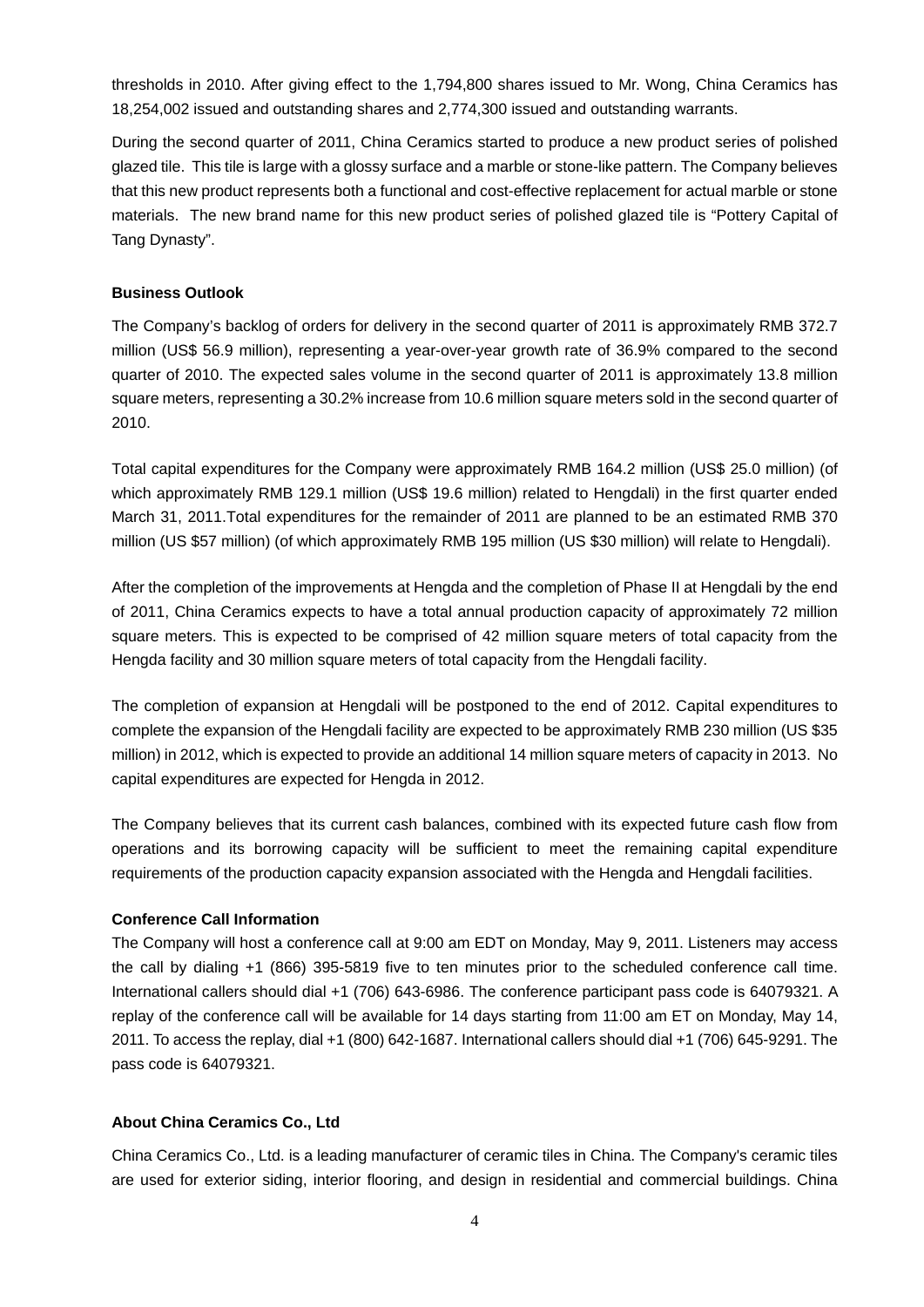Ceramics' products, sold under the "Hengda" or "HD", "Hengdeli" or "HDL", the "TOERTO" and "WULIQIAO" brands, and the new "Pottery Capital of Tang Dynasty" brands, are available in over 2,000 styles, colors and sizes combinations and are distributed through a network of exclusive distributors or directly to large property developers. For more information, please visit [http://www.cceramics.com](http://www.cceramics.com/).

#### **Currency Convenience Translation**

The Company's financial information is stated in Reminbi ("RMB"). The translation of RMB amounts into United States dollars in the earning release is included solely for the convenience of readers. For statements of financial position data, translation of RMB into U.S. dollars has been made using historic spot exchange rates published by [www.federalreserve.gov](http://www.federalreserve.gov/). For statements of comprehensive income data and statements of cash flows data, translation of RMB into U.S. dollars has been made using the average of historical daily exchange rates. Such translations should not be construed as representations that RMB amounts could be converted into U.S. dollars at that rate or any other rate, or to be the amounts that would have been reported under IFRS.

#### *Safe Harbor Statement*

*Certain of the statements made in this press release are "forward-looking statements" within the meaning and protections of Section 27A of the Securities Act of 1933, as amended, and Section 21E of the Securities Exchange Act of 1934, as amended. Forward-looking statements include statements with respect to our beliefs, plans, objectives, goals, expectations, anticipations, assumptions, estimates, intentions, and future performance, and involve known and unknown risks, uncertainties and other factors, which may be beyond our control, and which may cause the actual results, performance, capital, ownership or achievements of the Company to be materially different from future results, performance or achievements expressed or implied by such forward-looking statements. All statements other than statements of historical fact are statements that could be forward-looking statements. You can identify these forward-looking statements through our use of words such as "may," "will," "anticipate," "assume," "should," "indicate," "would," "believe," "contemplate," "expect," "estimate," "continue," "plan," "point to," "project," "could," "intend," "target" and other similar words and expressions of the future.* 

*All written or oral forward-looking statements attributable to us are expressly qualified in their entirety by this cautionary notice, including, without limitation, those risks and uncertainties described in our annual report on Form 20-F for the year ended December 31, 2010 and otherwise in our SEC reports and filings, including the final prospectus for our offering. Such reports are available upon request from the Company, or from the Securities and Exchange Commission, including through the SEC's Internet website at http://www.sec.gov. We have no obligation and do not undertake to update, revise or correct any of the forward-looking statements after the date hereof, or after the respective dates on which any such statements otherwise are made.* 

## **FINANCIAL TABLES FOLLOW**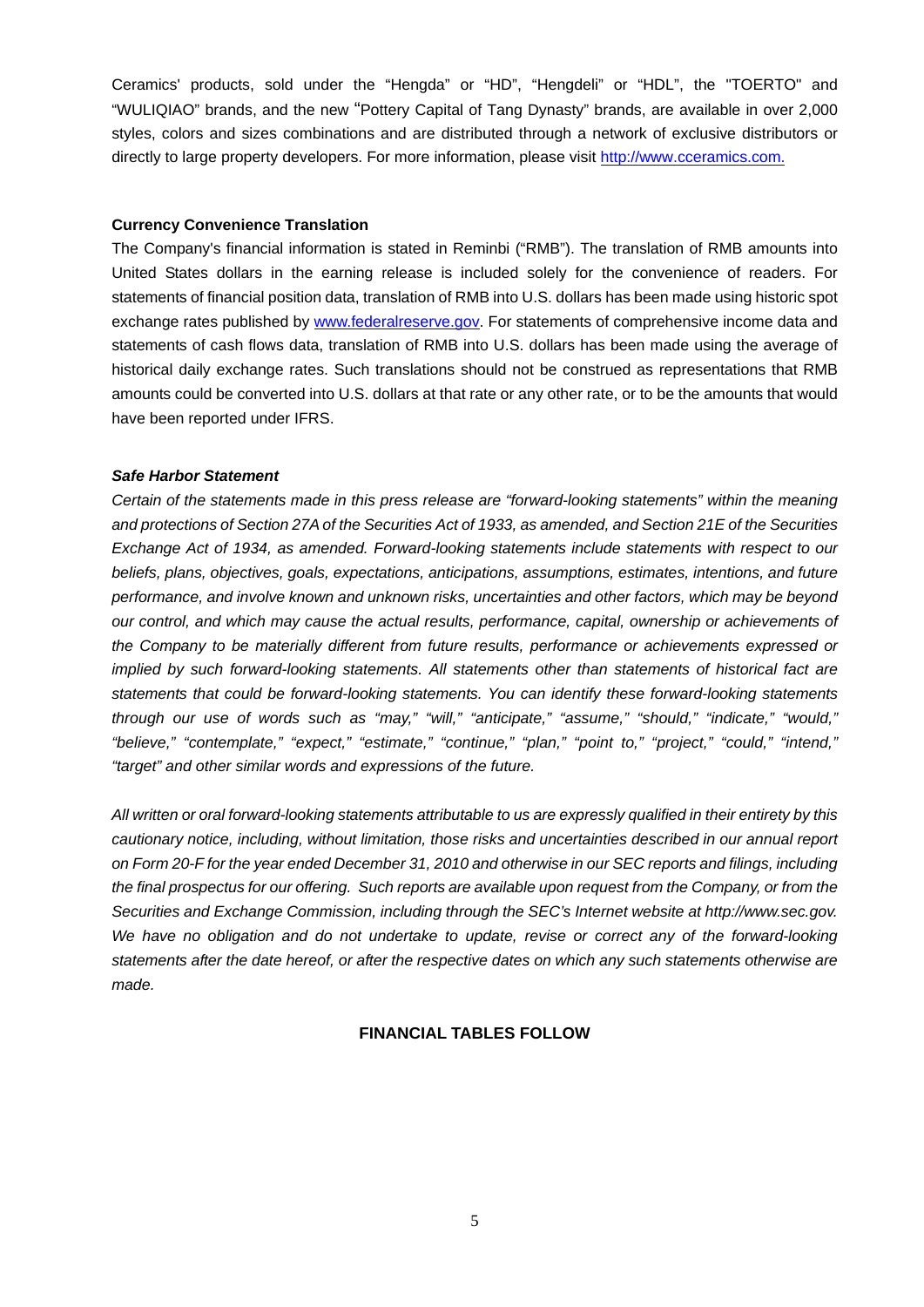# **CHINA CERAMICS CO., LTD. AND ITS SUBSIDIARIES CONDENSED CONSOLIDATED STATEMEMTS OF FINANCIAL POSITION (RMB in thousands)**

|                                        | As at<br>March 31, 2011 | As at<br>December 31, 2010 |
|----------------------------------------|-------------------------|----------------------------|
|                                        | (Unaudited)             |                            |
| <b>ASSETS AND LIABILITIES</b>          |                         |                            |
| <b>Non-current assets</b>              |                         |                            |
| Property, plant and equipment          | 603,320                 | 459,161                    |
| Land use rights                        | 31,769                  | 31,936                     |
| Goodwill                               | 3,735                   | 3,735                      |
|                                        | 638,824                 | 494,832                    |
| <b>Current assets</b>                  |                         |                            |
| Inventories                            | 213,841                 | 177,217                    |
| Trade receivables                      | 340,709                 | 282,976                    |
| Prepayments and other receivables      | 22,681                  | 8,907                      |
| Cash and bank balances                 | 84,923                  | 263,495                    |
|                                        | 662,154                 | 732,595                    |
| <b>Current liabilities</b>             |                         |                            |
| Trade payables                         | 206,380                 | 178,382                    |
| Accrued liabilities and other payables | 34,640                  | 46,108                     |
| Interest-bearing bank borrowings       | 72,000                  | 72,000                     |
| Income tax payable                     | 18,540                  | 22,576                     |
|                                        | 331,560                 | 319,066                    |
| <b>Non-current liabilities</b>         |                         |                            |
| Long term borrowings                   | 25,000                  | 25,000                     |
| Deferred tax liabilities               | 1,113                   | 1,122                      |
|                                        | 26,113                  | 26,122                     |
| <b>Net current assets</b>              | 330,594                 | 413,529                    |
| <b>Net assets</b>                      | 943,305                 | 882,239                    |
| <b>EQUITY</b>                          |                         |                            |
| Total shareholders' equity             | 943,305                 | 882,239                    |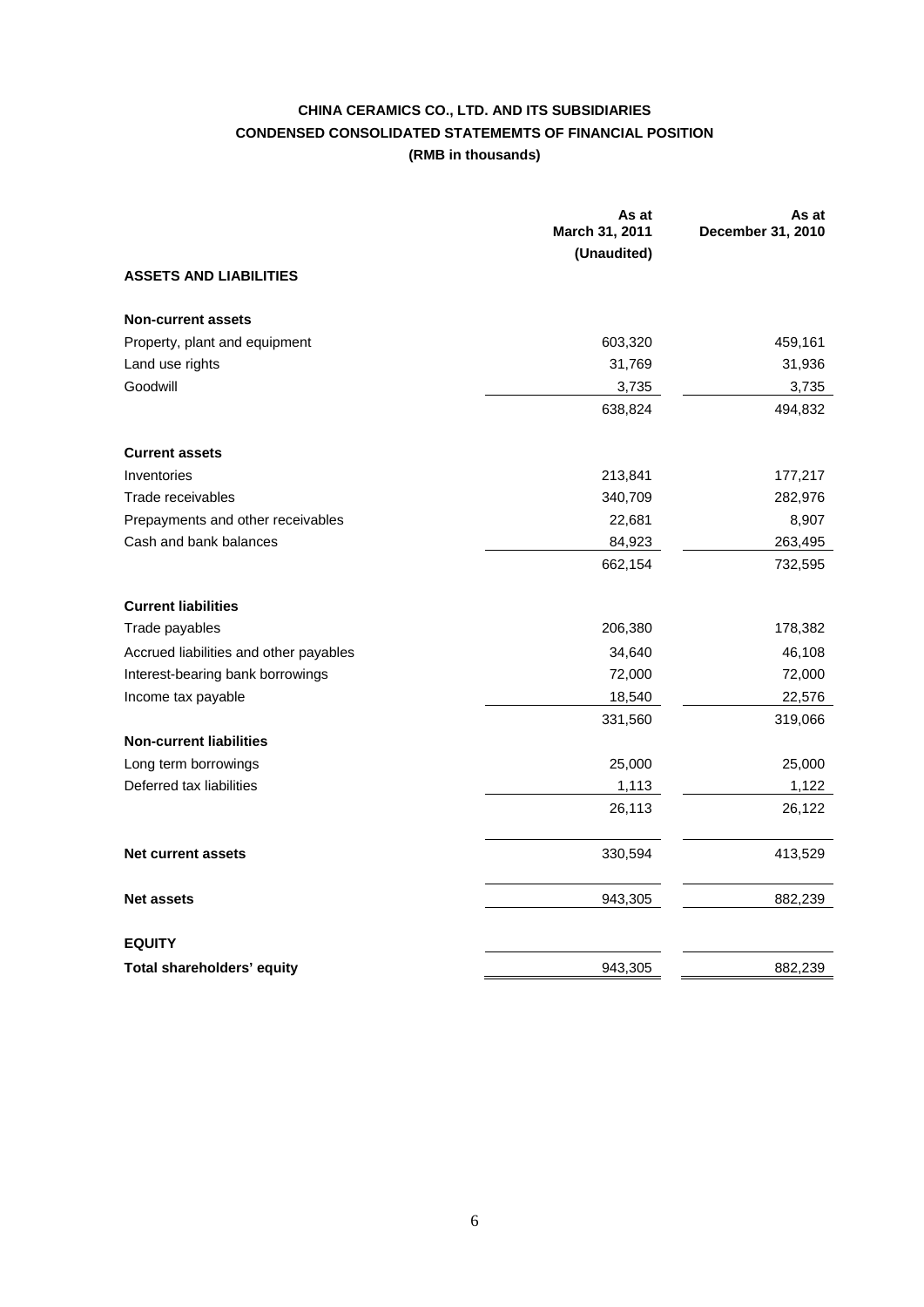#### **CHINA CERAMICS CO., LTD. AND ITS SUBSIDIARIES UNAUDITED CONSOLIDATED STATEMENTS OF COMPREHENSIVE INCOME (RMB in thousands, except EPS and share data)**

|                                              | Three months ended |             |            |
|----------------------------------------------|--------------------|-------------|------------|
|                                              | March 31           | December 31 | March 31   |
|                                              | 2011               | 2010        | 2010       |
|                                              |                    |             |            |
| Revenue                                      | 307,865            | 273,050     | 229,110    |
| Cost of Sales                                | (212,554)          | (181,553)   | (159,825)  |
| Gross profit                                 | 95,311             | 91,497      | 69,285     |
| Selling and distribution expenses            | (2,534)            | (2, 444)    | (1,480)    |
| Administrative expenses                      | (15,620)           | (6, 498)    | (5,783)    |
| Finance costs                                | (1,873)            | (1, 544)    | (1, 497)   |
| Other income                                 | 276                | 1,045       | 16         |
| Other expenses                               | (692)              |             |            |
| Profit before taxation                       | 74,868             | 82,056      | 60,541     |
| Income tax expense                           | (20,857)           | (21,549)    | (15,291)   |
| Net Profit for the period                    | 54,011             | 60,507      | 45,250     |
| Attributable to: Shareholders of the Company |                    |             |            |
| EPS-Basic                                    | 2.96               | 3.71        | 4.45       |
| <b>EPS-Diluted</b>                           | 2.96               | 3.71        | 4.45       |
| Shares used in calculating basic EPS         |                    |             |            |
| Basic                                        | 18,254,002         | 16,287,698  | 10,164,298 |
| <b>Diluted</b>                               | 18,254,002         | 16,287,698  | 10,164,298 |

#### **CHINA CERAMICS CO., LTD. AND ITS SUBSIDIARIES UNAUDITED SALES VOLUME AND AVERAGE SELLING PRICE**

|                                             | Three months ended |             |           |
|---------------------------------------------|--------------------|-------------|-----------|
|                                             | March 31           | December 31 | March 31  |
|                                             | 2011               | 2010        | 2010      |
|                                             |                    |             |           |
| Sales volume (square meters)                | 11.429.245         | 10.110.484  | 8,798,307 |
| Average Selling Price (in RMB/square meter) | 26.9               | 27.0        | 26.0      |
| Average Selling Price (in USD/square meter) | 4.1                | 4.2         | 3.8       |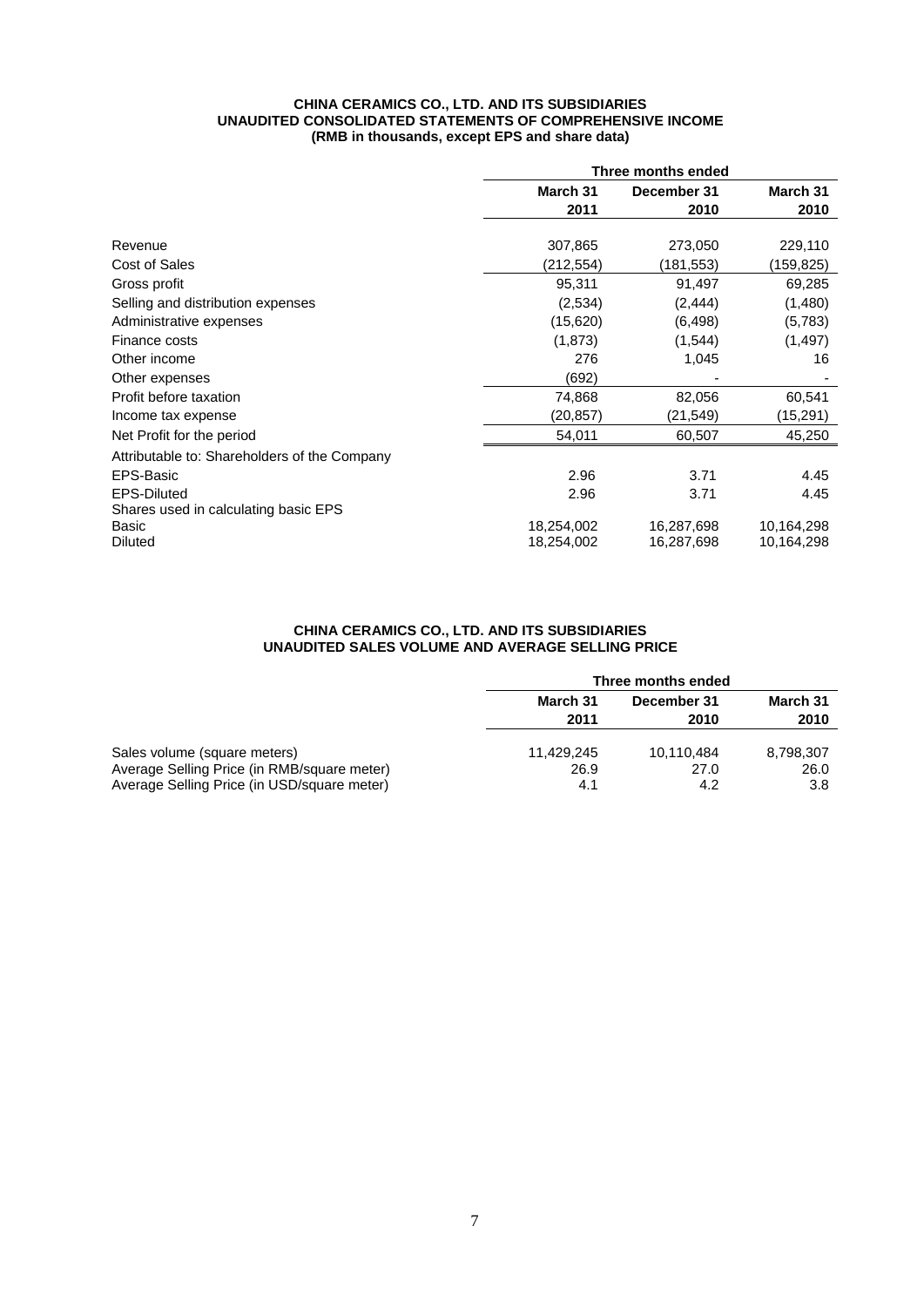#### **About Non-GAAP Financial Measures**

In addition to China Ceramics' condensed consolidation financial results under International Financial Reporting Standards ("IFRS"), the Company also provides Non-IFRS financial measures (referred to as Non-GAAP financial measures) for the first quarter of 2011, including Non-GAAP profit before taxation, Non-GAAP net income and Non-GAAP earnings per fully diluted shares, all excluding the share-based compensation expenses from their comparable GAAP measure. The Company believes that these Non-GAAP financial measures provide investors with another method for assessing China Ceramics' operating results in a manner that is focused on the performance of its ongoing operations and excludes the share-based compensation expenses incurred for the stock option. Readers are cautioned not to view Non-GAAP results on a stand-alone basis or as a substitute for results under GAAP, or as being comparable to results reported or forecasted by other companies, and should refer to the reconciliation of GAAP results with Non-GAAP results in the attached financial information. The Company believes that both management and investors benefit from referring to these Non-GAAP financial measures in assessing the performance of China Ceramics and when planning and forecasting future periods. The accompanying tables have more details on the GAAP financial measures that are most directly comparable to Non-GAAP financial measures and the related reconciliation between these financial measures.

#### **CHINA CERAMICS CO., LTD. Unaudited Reconciliation of GAAP to Non-GAAP Three months ended March 31, 2011**

|                        | <b>GAAP</b><br><b>RMB'000</b> | (1)<br><b>RMB'000</b> | <b>Non-GAAP</b><br><b>RMB'000</b> | <b>GAAP</b><br><b>USD'000</b> | (1)<br><b>USD'000</b> | <b>Non-GAAP</b><br><b>USD'000</b> |
|------------------------|-------------------------------|-----------------------|-----------------------------------|-------------------------------|-----------------------|-----------------------------------|
| Profit before taxation | 74.868                        | 7.111                 | 81.979                            | 11.389                        | 1.082                 | 12.471                            |
| Net profit             | 54.011                        | 7.111                 | 61.122                            | 8.216                         | 1.082                 | 9,298                             |
| EPS-Basic              | 2.96                          |                       | 3.35                              | 0.45                          |                       | 0.51                              |
| EPS-Diluted            | 2.96                          |                       | 3.35                              | 0.45                          |                       | 0.51                              |

*(1) Share-based compensation.*

*\* There were no similar Non-GAAP adjustments for the first quarter ended March 31, 2010 and the fourth quarter ended December 31, 2010. Therefore, there was no reconciliation between the GAAP financial measures and the Non-GAAP financial measures for these two periods.*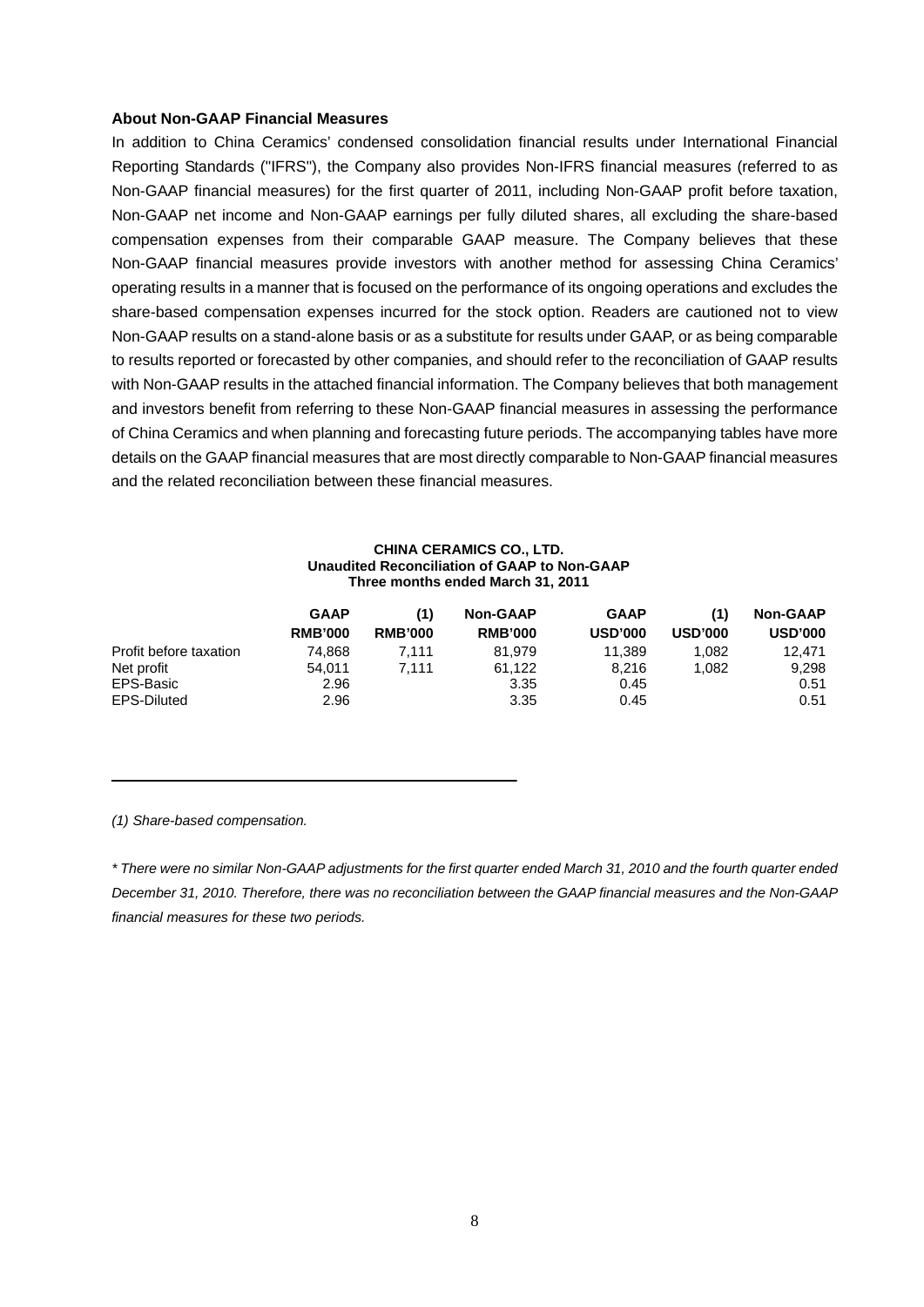#### **CHINA CERAMICS CO., LTD. AND ITS SUBSIDIARIES UNAUDITED CONDENSED CONSOLIDATED STATEMENTS OF CASH FLOWS (RMB in thousands)**

|                                                          | Three months ended |                 |           |
|----------------------------------------------------------|--------------------|-----------------|-----------|
|                                                          | March              | <b>December</b> | March     |
|                                                          | 31                 | 31              | 31        |
|                                                          | 2011               | 2010            | 2010      |
| Cash flows from operating activities                     |                    |                 |           |
| Profit before taxation                                   | 74,868             | 82,056          | 60,541    |
| Adjustments for                                          |                    |                 |           |
| Amortization of land use rights                          | 167                | 167             | 166       |
| Depreciation of property, plant and equipment            | 8,818              | 8,528           | 6,574     |
| Loss/(gain) on disposal of property, plant and equipment | 103                | (128)           |           |
| Share-based compensation                                 | 7,111              |                 |           |
| Finance costs                                            | 1,873              | 1,544           | 1,433     |
| Interest income                                          | (222)              | (93)            | (105)     |
| Operating profit before working capital changes          | 92,718             | 92,074          | 68,609    |
| Increase in inventories                                  | (36, 625)          | (26, 995)       | (18, 214) |
| (Increase)/decrease in trade receivables                 | (57, 733)          | 82,141          | (12, 646) |
| Increase in other receivables and prepayments            | (8,774)            | (8,069)         | (1,692)   |
| Increase in trade payables                               | 27,999             | 20,582          | 16,296    |
| Decrease in accrued liabilities and other payables       | (6,016)            | (44, 623)       | (19, 752) |
| Cash generated from operations                           | 11,569             | 115,110         | 32,601    |
| Interest paid                                            | (1,873)            | (1,544)         | (1, 433)  |
| Income tax paid                                          | (24, 902)          | (23, 014)       | (16, 505) |
| Net cash (used in)/generated from operating activities   | (15,206)           | 90,552          | 14,663    |
|                                                          |                    |                 |           |
| Cash flows from investing activities                     |                    |                 |           |
| Proceed from disposal of property, plant and equipment   | 708                | 936             |           |
| Acquisition of property, plant and equipment             | (164, 241)         | (26, 441)       | (226)     |
| Interest received                                        | 222                | 93              | 105       |
| Acquisition of subsidiary, net of cash acquired          |                    |                 | (36, 311) |
| Net cash used in investing activities                    | (163, 311)         | (25, 412)       | (36, 432) |
|                                                          |                    |                 |           |
| Cash flows from financing activities                     |                    |                 |           |
| Bank borrowings obtained                                 |                    |                 | 8,000     |
| Repayment of short-term loans                            |                    | (2,700)         | (4,500)   |
| Proceeds from issuance of ordinary shares                |                    | 159,551         |           |
| Net cash generated from financing activities             |                    | 156,851         | 3,500     |
| Net increase(decrease) in cash and cash equivalents      | (178, 517)         | 221,991         | (18, 269) |
| Cash and cash equivalents, beginning of period           | 263,495            | 41,478          | 150,121   |
| Effect of foreign exchange rate differences              | (55)               | 26              | 8         |
| Cash and cash equivalents, end of period                 | 84,923             | 263,495         | 131,860   |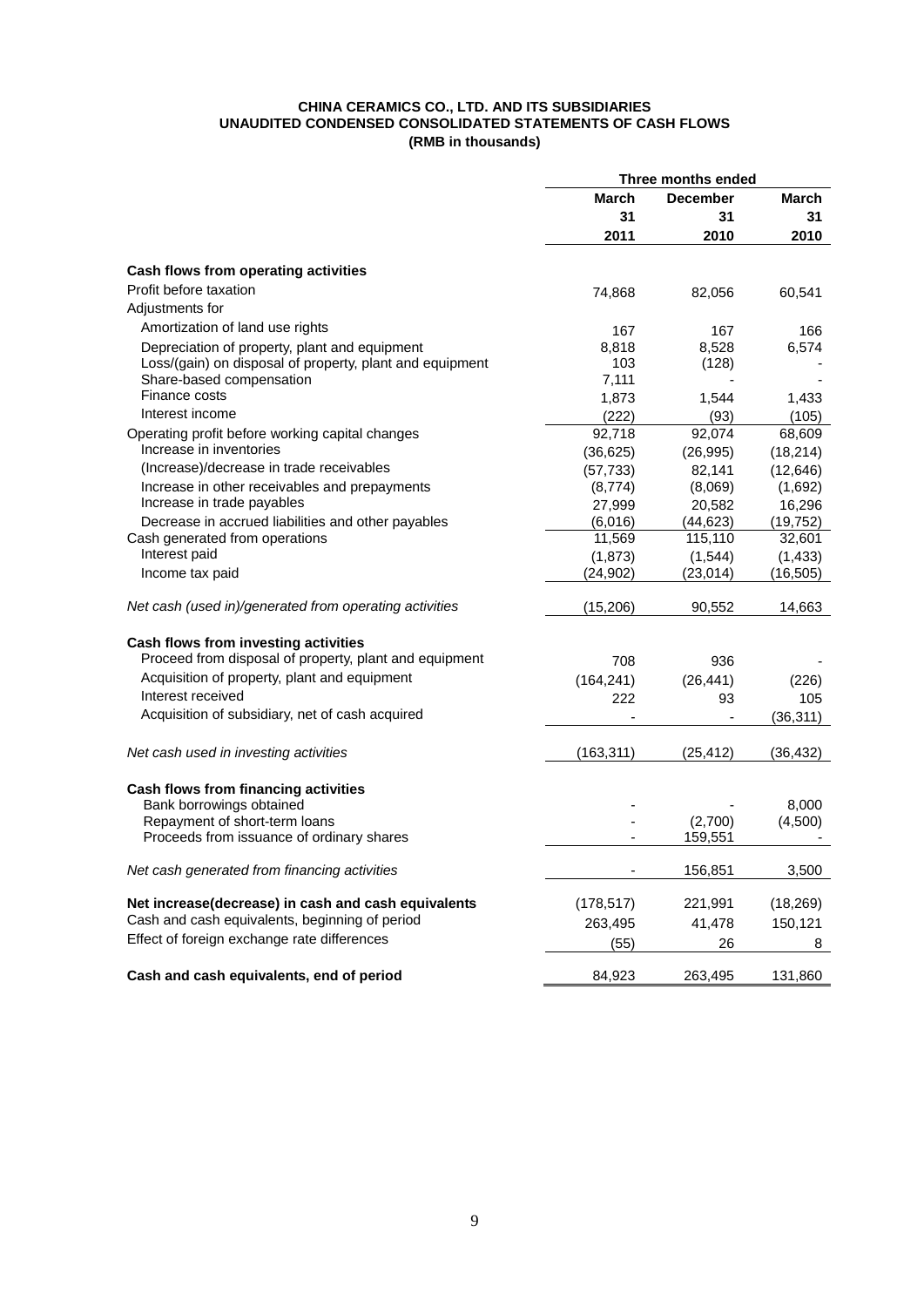## **CHINA CERAMICS CO., LTD. AND ITS SUBSIDIARIES UNAUDITED CONDENSED CONSOLIDATED STATEMEMTS OF FINANCIAL POSITION (U.S Dollar in thousands)**

|                                        | As at<br>March 31, 2011 | As at<br>December 31, 2010 |
|----------------------------------------|-------------------------|----------------------------|
| <b>ASSETS AND LIABILITIES</b>          |                         |                            |
| <b>Non-current assets</b>              |                         |                            |
| Property, plant and equipment          | 92,134                  | 69,570                     |
| Land use rights                        | 4,851                   | 4,839                      |
| Goodwill                               | 570                     | 566                        |
|                                        | 97,555                  | 74,975                     |
| <b>Current assets</b>                  |                         |                            |
| Inventories                            | 32,656                  | 26,851                     |
| Trade receivables                      | 52,030                  | 42,875                     |
| Prepayments and other receivables      | 3,464                   | 1,350                      |
| Cash and bank balances                 | 12,969                  | 39,923                     |
|                                        | 101,119                 | 110,999                    |
| <b>Current liabilities</b>             |                         |                            |
| Trade payables                         | 31,517                  | 27,028                     |
| Accrued liabilities and other payables | 5,290                   | 6,986                      |
| Interest-bearing bank borrowings       | 10,995                  | 10,909                     |
| Income tax payable                     | 2,831                   | 3,421                      |
|                                        | 50,633                  | 48,344                     |
| <b>Non-current liabilities</b>         |                         |                            |
| Long term borrowings                   | 3,818                   | 3,788                      |
| Deferred tax liabilities               | 170                     | 170                        |
|                                        | 3,988                   | 3,958                      |
| <b>Net current assets</b>              | 50,486                  | 62,655                     |
| <b>Net assets</b>                      | 144,053                 | 133,672                    |
| <b>EQUITY</b>                          |                         |                            |
| Total shareholders' equity             | 144,053                 | 133,672                    |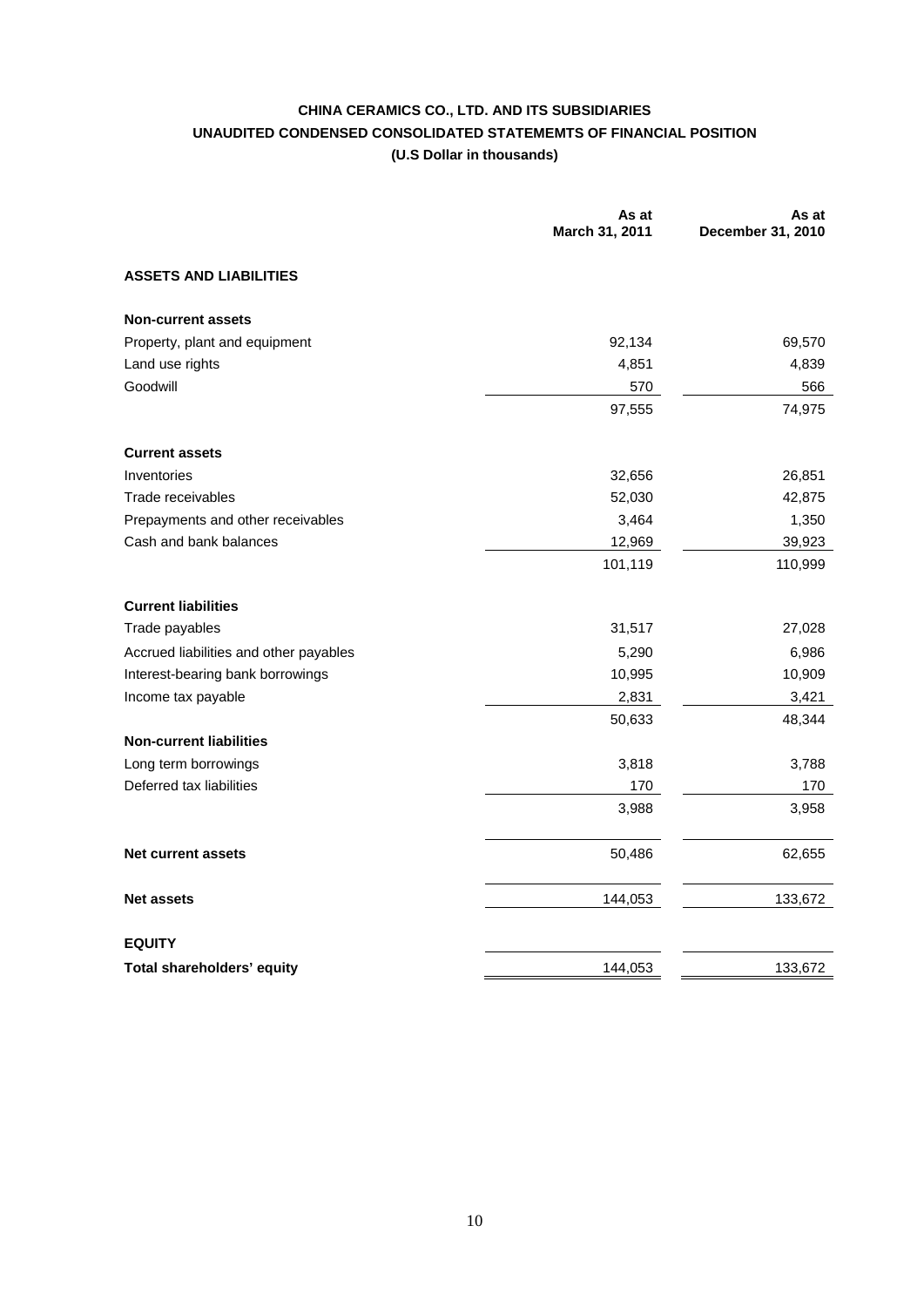## **CHINA CERAMICS CO., LTD. AND ITS SUBSIDIARIES UNAUDITED CONDENSED CONSOLIDATED STATEMENTS OF COMPREHENSIVE INCOME (U.S Dollar in thousands, except EPS and share data)**

|                                      |              | Three months ended |            |  |
|--------------------------------------|--------------|--------------------|------------|--|
|                                      | <b>March</b> | <b>December</b>    | March      |  |
|                                      | 31           | 31                 | 31         |  |
|                                      | 2011         | 2010               | 2010       |  |
| Revenue                              | 46,830       | 42,474             | 33,515     |  |
| Cost of Sales                        | (32, 332)    | (28,284)           | (23,379)   |  |
|                                      |              |                    |            |  |
| Gross profit                         | 14,498       | 14,190             | 10,136     |  |
| Selling and distribution expenses    | (385)        | (375)              | (216)      |  |
| Administrative expenses              | (2,376)      | (1,011)            | (846)      |  |
| Finance costs                        | (285)        | (240)              | (219)      |  |
| Other income                         | 42           | 162                | 2          |  |
| Other expenses                       | (105)        |                    |            |  |
| Profit before taxation               | 11,389       | 12,726             | 8,857      |  |
| Income tax expense                   | (3, 173)     | (3,339)            | (2, 237)   |  |
| Net Profit for the period            | 8,216        | 9,387              | 6,620      |  |
| Attributable to:                     |              |                    |            |  |
| Shareholders of the Company          |              |                    |            |  |
| EPS-Basic                            | 0.45         | 0.58               | 0.65       |  |
| <b>EPS-Diluted</b>                   | 0.45         | 0.58               | 0.65       |  |
| Shares used in calculating basic EPS |              |                    |            |  |
| EPS-Basic                            | 18,254,002   | 16,287,698         | 10,164,298 |  |
| <b>EPS-Diluted</b>                   | 18,254,002   | 16,287,698         | 10,164,298 |  |